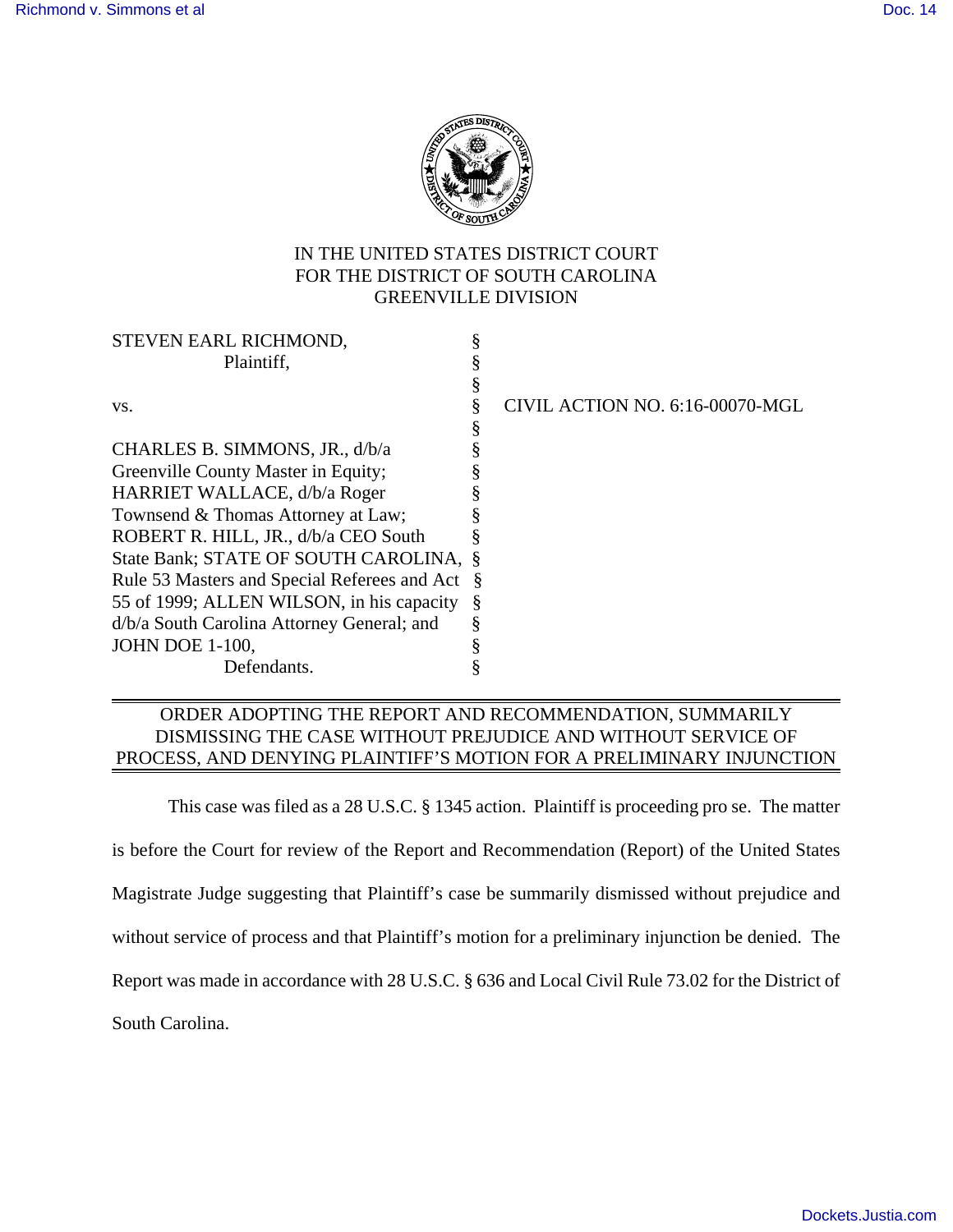The Magistrate Judge makes only a recommendation to this Court. The recommendation has no presumptive weight. The responsibility to make a final determination remains with the Court. *Mathews v. Weber*, 423 U.S. 261, 270 (1976). The Court is charged with making a de novo determination of those portions of the Report to which specific objection is made, and the Court may accept, reject, or modify, in whole or in part, the recommendation of the Magistrate Judge or recommit the matter with instructions. 28 U.S.C. § 636(b)(1).

The Magistrate Judge filed the Report on January 12, 2016, and the Clerk of Court entered Plaintiff's objections to the Report on January 29, 2016. The Court has reviewed the objections, but finds them without merit. Therefore, it will enter judgment accordingly.

In Plaintiff's objections, he makes no specific objections to the Report. Instead, he generally reiterates claims that the Magistrate Judge has already considered and rejected. Because the Court agrees with the Magistrate Judge's treatment of those issues, it need not discuss them again here. Therefore, it will overrule Plaintiff's objections.

After a thorough review of the Report and the record in this case pursuant to the standard set forth above, the Court overrules Plaintiff's objections, adopts the Report, and incorporates it herein. Therefore, it is the judgment of this Court that Plaintiff's case is **SUMMARILY DISMISSED WITHOUT PREJUDICE AND WITHOUT SERVICE OF PROCESS**.